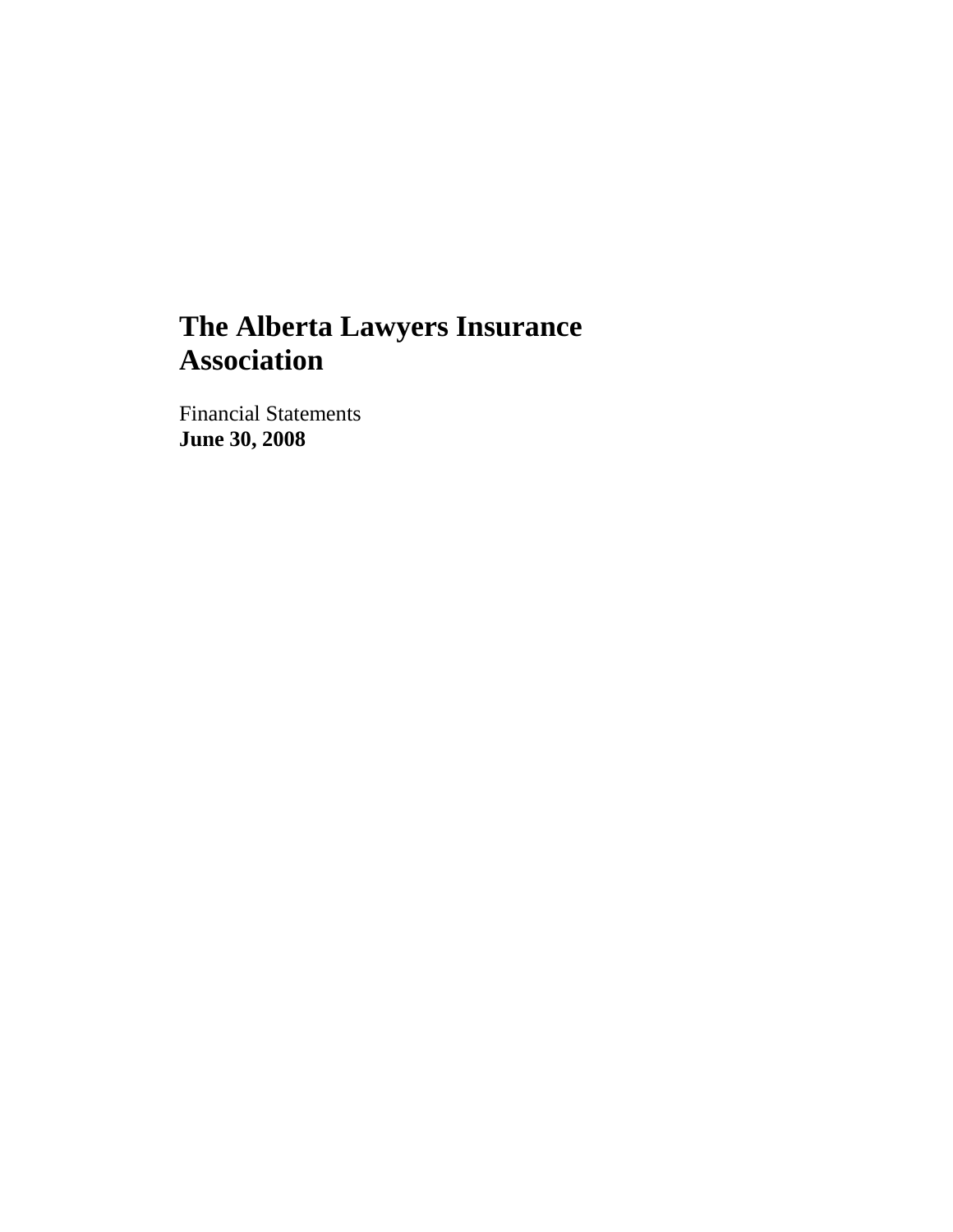

**PricewaterhouseCoopers LLP Chartered Accountants** 111 5 Avenue SW, Suite 3100 Calgary, Alberta Canada T2P 5L3 Telephone +1 403 509 7500 Facsimile +1 403 781 1825

November 28, 2008

**Auditors' Report**

#### **To the Directors of The Alberta Lawyers Insurance Association**

We have audited the balance sheet of **The Alberta Lawyers Insurance Association** as at June 30, 2008 and the statements of revenue, expenses and net assets and cash flows for the year then ended. These financial statements are the responsibility of the Association's management. Our responsibility is to express an opinion on these financial statements based on our audit.

We conducted our audit in accordance with Canadian generally accepted auditing standards. Those standards require that we plan and perform an audit to obtain reasonable assurance whether the financial statements are free of material misstatement. An audit includes examining, on a test basis, evidence supporting the amounts and disclosures in the financial statements. An audit also includes assessing the accounting principles used and significant estimates made by management, as well as evaluating the overall financial statement presentation.

In our opinion, these financial statements present fairly, in all material respects, the financial position of the Association as at June 30, 2008 and the results of its operations and its cash flows for the year then ended in accordance with Canadian generally accepted accounting principles.

Pricewaterhouse Coopers LLP

**Chartered Accountants**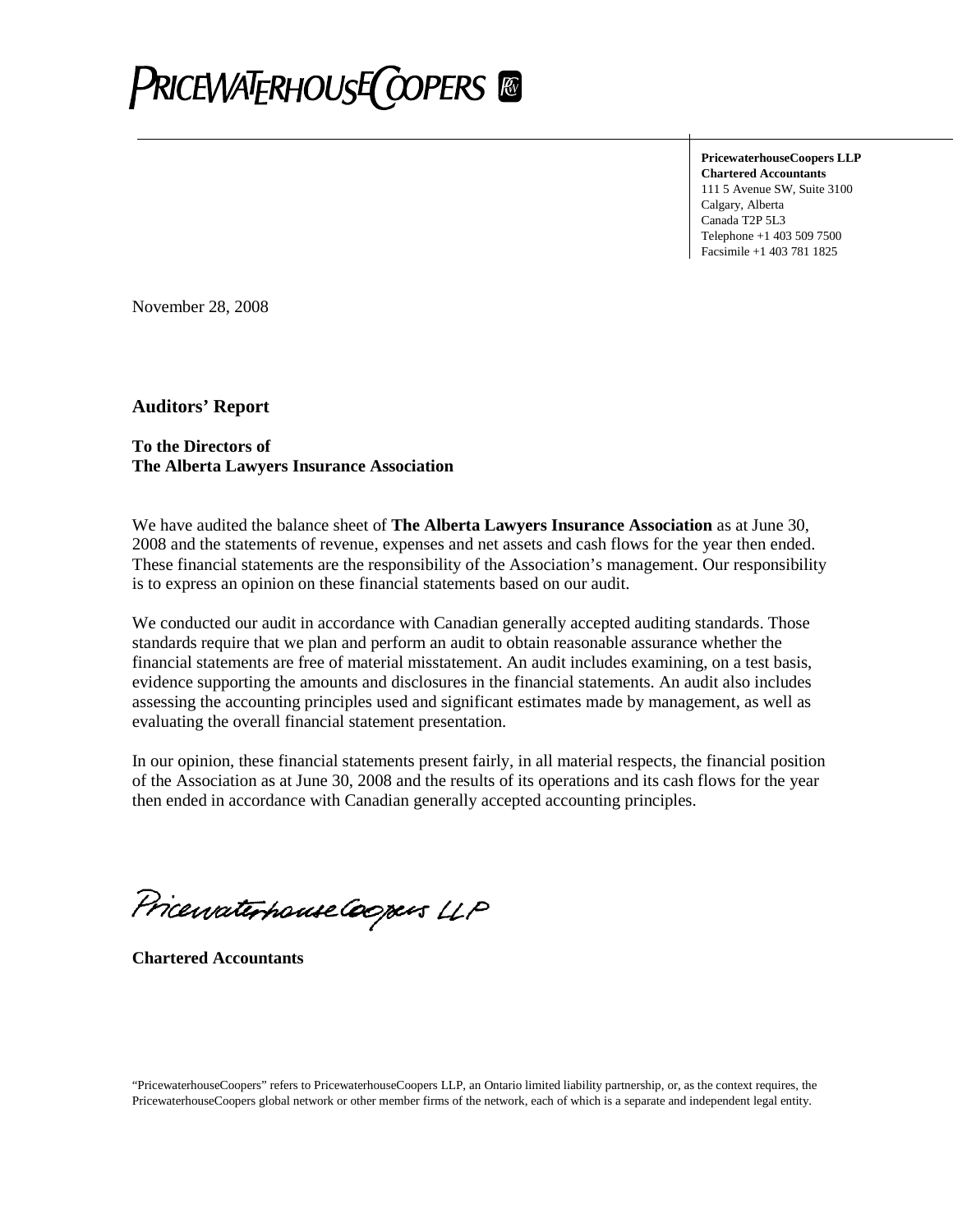## **The Alberta Lawyers Insurance Association** Balance Sheet **As at June 30, 2008**

|                                                                                                                                                                   | 2008<br>\$                                   | 2007<br>\$                                             |
|-------------------------------------------------------------------------------------------------------------------------------------------------------------------|----------------------------------------------|--------------------------------------------------------|
| <b>Assets</b>                                                                                                                                                     |                                              |                                                        |
| <b>Current assets</b><br>Cash and cash equivalents<br>Accounts receivable<br>Accrued interest<br>Prepaid expenses<br>Due from The Law Society of Alberta (note 7) | 12,413,690<br>4,368,342<br>380,546<br>69,069 | 12,335,545<br>4,227,519<br>449,173<br>82,540<br>26,745 |
|                                                                                                                                                                   | 17,231,647                                   | 17, 121, 522                                           |
| <b>Investments</b> (note 2)                                                                                                                                       | 89,168,963                                   | 72,688,387                                             |
| <b>Capital assets</b> (note 4)                                                                                                                                    | 21,053                                       | 35,109                                                 |
|                                                                                                                                                                   | 106,421,663                                  | 89,845,018                                             |
| <b>Liabilities and Net Assets</b>                                                                                                                                 |                                              |                                                        |
| <b>Current liabilities</b><br>Accounts payable and accrued liabilities<br>Deferred revenue                                                                        | 720,070<br>9,983,978<br>10,704,048           | 772,158<br>10,411,498<br>11,183,656                    |
| <b>Reserve for claims and related costs (note 5)</b>                                                                                                              | 45,147,000                                   | 43,212,867                                             |
| <b>Net assets</b><br>Unrestricted<br>Share capital (note 6)                                                                                                       | 50,570,595<br>20                             | 35,448,475<br>20                                       |
|                                                                                                                                                                   | 50,570,615                                   | 35,448,495                                             |
|                                                                                                                                                                   | 106,421,663                                  | 89,845,018                                             |

## **Approved by the Board of Directors**

\_\_\_\_\_\_\_\_\_\_\_\_\_\_\_\_\_\_\_\_\_\_\_\_\_\_\_\_\_\_\_\_\_\_\_ Director \_\_\_\_\_\_\_\_\_\_\_\_\_\_\_\_\_\_\_\_\_\_\_\_\_\_\_\_\_\_\_\_\_\_\_ Director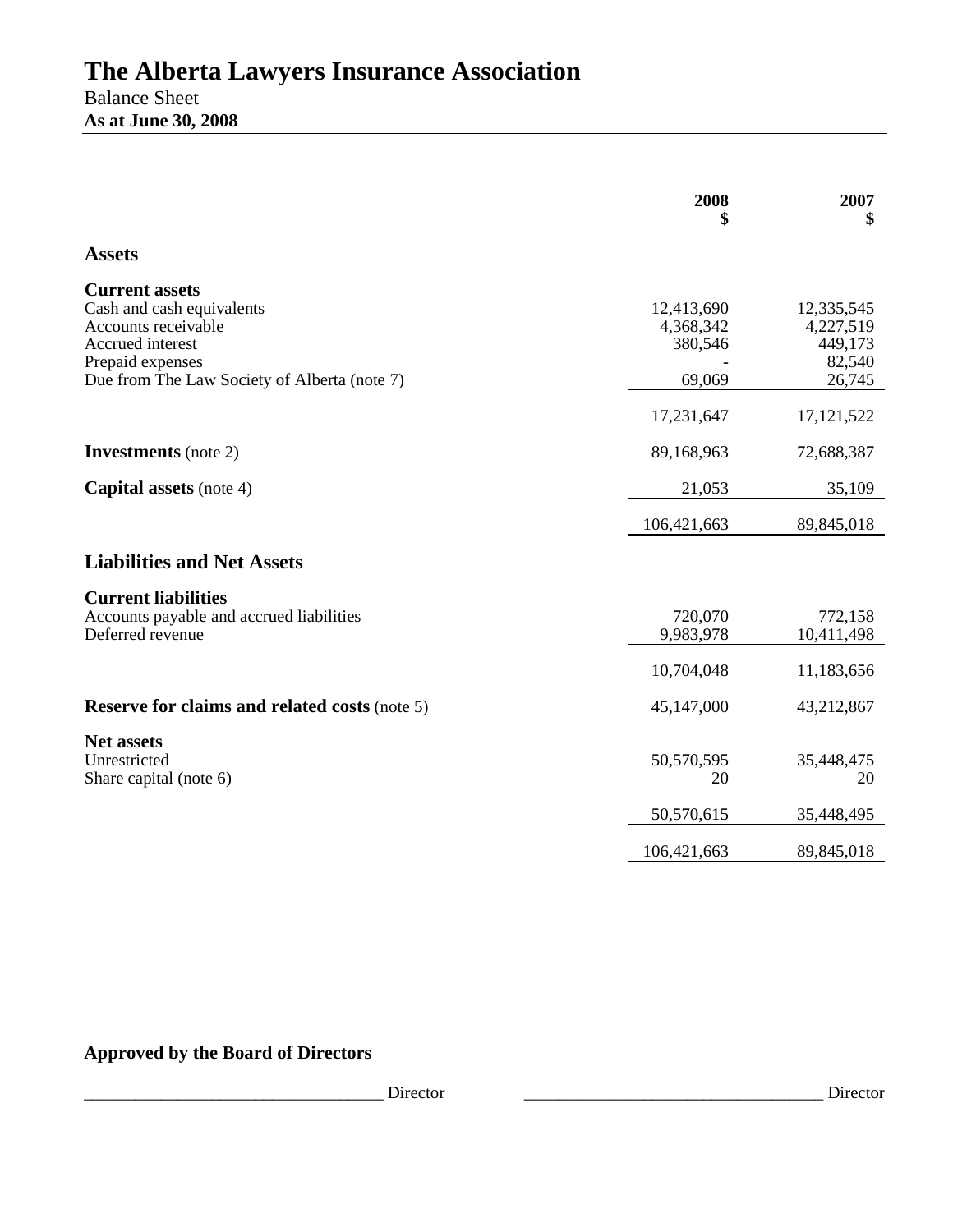## **The Alberta Lawyers Insurance Association**

Statement of Revenue, Expenses and Net Assets **For the year ended June 30, 2008**

|                                                                                                                                                                                                                                                                                                                                                        | 2008                                                                                                                                | 2007<br>\$                                                                                                                              |
|--------------------------------------------------------------------------------------------------------------------------------------------------------------------------------------------------------------------------------------------------------------------------------------------------------------------------------------------------------|-------------------------------------------------------------------------------------------------------------------------------------|-----------------------------------------------------------------------------------------------------------------------------------------|
| <b>Revenue</b><br>Annual levy<br>Investment income<br>Unrealized loss on fair market value of investments                                                                                                                                                                                                                                              | 10,943,738<br>3,808,850<br>(3,122,950)                                                                                              | 12,693,669<br>10,964,911                                                                                                                |
|                                                                                                                                                                                                                                                                                                                                                        | 11,629,638                                                                                                                          | 23,658,580                                                                                                                              |
| <b>Expenses</b><br>Provision for claims and related costs (note 5)<br>Premium paid to Canadian Lawyers Insurance Association<br>Salaries and employee benefits<br>Management fee (note 7)<br>Investment counsel fee<br>Administration<br>Professional fees<br><b>Consultant</b> fees<br>Bad debt expense (recovery)<br>Amortization<br>Loss prevention | 13,291,075<br>2,755,392<br>1,315,296<br>922,926<br>252,152<br>88,915<br>50,075<br>47,585<br>19,602<br>14,056<br>6,075<br>18,763,149 | 9,677,132<br>2,003,328<br>1,167,548<br>835,583<br>248,368<br>98,342<br>43,783<br>87,166<br>(36,748)<br>12,167<br>12,450<br>14, 149, 119 |
| (Deficiency) excess of revenue over expenses for the year<br>before the following                                                                                                                                                                                                                                                                      | (7, 133, 511)                                                                                                                       | 9,509,461                                                                                                                               |
| Premium credit (note 10)                                                                                                                                                                                                                                                                                                                               | 1,662,383                                                                                                                           |                                                                                                                                         |
| (Deficiency) excess of revenue over expenses for the year                                                                                                                                                                                                                                                                                              | (5,471,128)                                                                                                                         | 9,509,461                                                                                                                               |
| Unrestricted net assets – Beginning of year                                                                                                                                                                                                                                                                                                            | 35,448,475                                                                                                                          | 25,939,014                                                                                                                              |
| Transitional adjustment for change in accounting policy (note 2)                                                                                                                                                                                                                                                                                       | 20,593,248                                                                                                                          |                                                                                                                                         |
| Unrestricted net assets – End of year                                                                                                                                                                                                                                                                                                                  | 50,570,595                                                                                                                          | 35,448,475                                                                                                                              |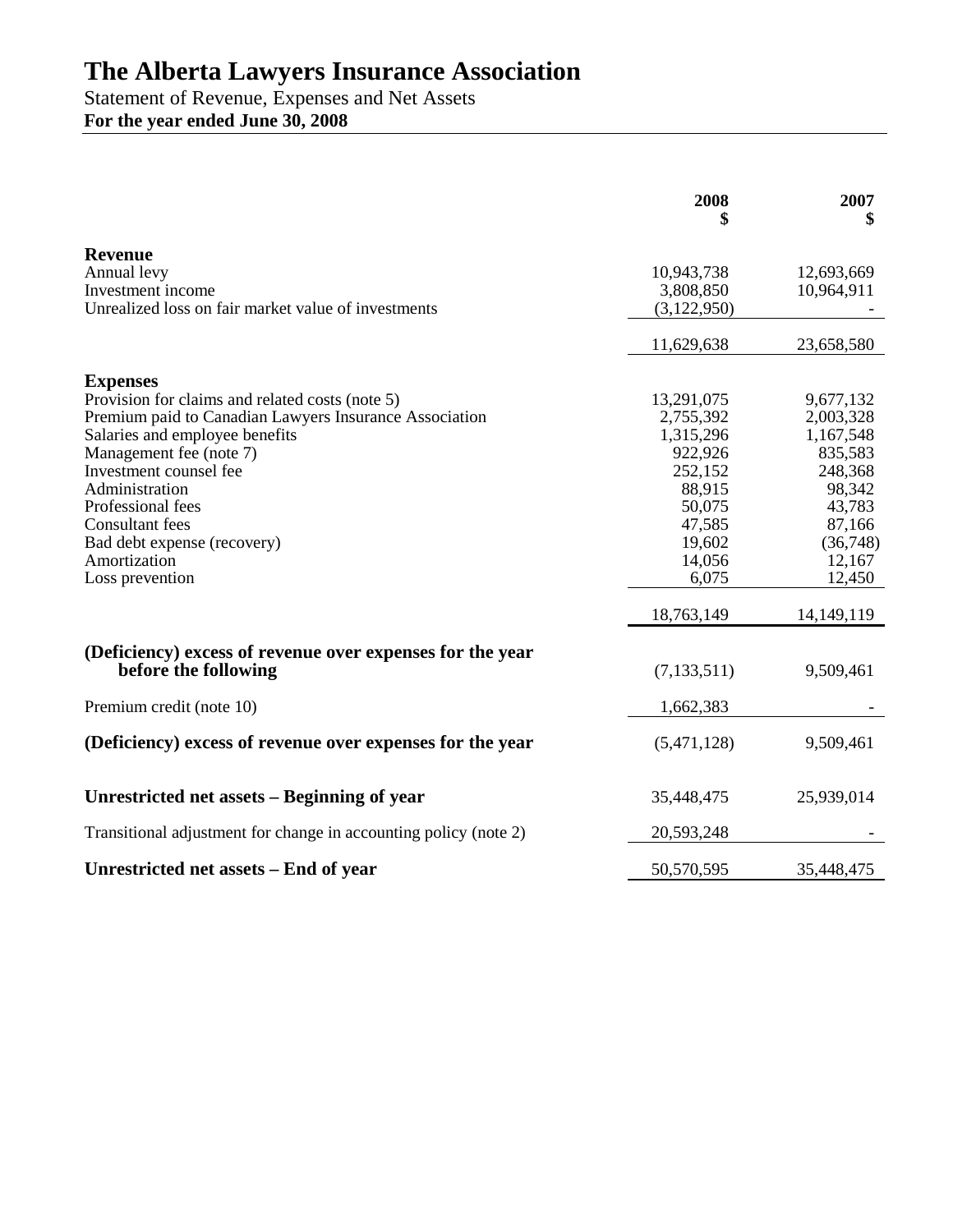## **The Alberta Lawyers Insurance Association**

Statement of Cash Flows **For the year ended June 30, 2008**

|                                                                                                                                           | 2008                                       | 2007<br>\$                               |
|-------------------------------------------------------------------------------------------------------------------------------------------|--------------------------------------------|------------------------------------------|
| Cash provided by (used in)                                                                                                                |                                            |                                          |
| <b>Operating activities</b><br>(Deficiency) excess of revenue over expenses for the year<br>Items not affecting cash                      | (5,471,128)                                | 9,509,461                                |
| Amortization<br>Gain on sale of investments<br>Unrealized loss on fair market value of investments                                        | 14,056<br>(107,588)<br>3,122,950           | 12,167<br>(7,040,516)                    |
| Provision for claims and related costs (note 5)                                                                                           | 13,291,075                                 | 9,677,132                                |
| Changes in non-cash working capital items<br>Claims and related costs paid – net of recoveries (note 5)                                   | 10,849,365<br>(511, 589)<br>(11, 356, 941) | 12,158,244<br>(1,850,822)<br>(9,974,265) |
|                                                                                                                                           | (1,019,165)                                | 333,157                                  |
| <b>Investing and financing activities</b><br>Proceeds on disposal of investments<br>Purchase of investments<br>Purchase of capital assets | 13,839,701<br>(12,742,391)                 | 44,807,257<br>(46,025,996)<br>(28, 328)  |
|                                                                                                                                           | 1,097,310                                  | (1,247,067)                              |
| Increase (decrease) in cash and cash equivalents                                                                                          | 78,145                                     | (913, 910)                               |
| Cash and cash equivalents – Beginning of year                                                                                             | 12,335,545                                 | 13,249,455                               |
| Cash and cash equivalents – End of year                                                                                                   | 12,413,690                                 | 12,335,545                               |
| Cash and cash equivalents are comprised of<br>Cash<br>Short-term investments                                                              | 4,567,927<br>7,845,763                     | 5,978,027<br>6,357,518                   |
|                                                                                                                                           | 12,413,690                                 | 12,335,545                               |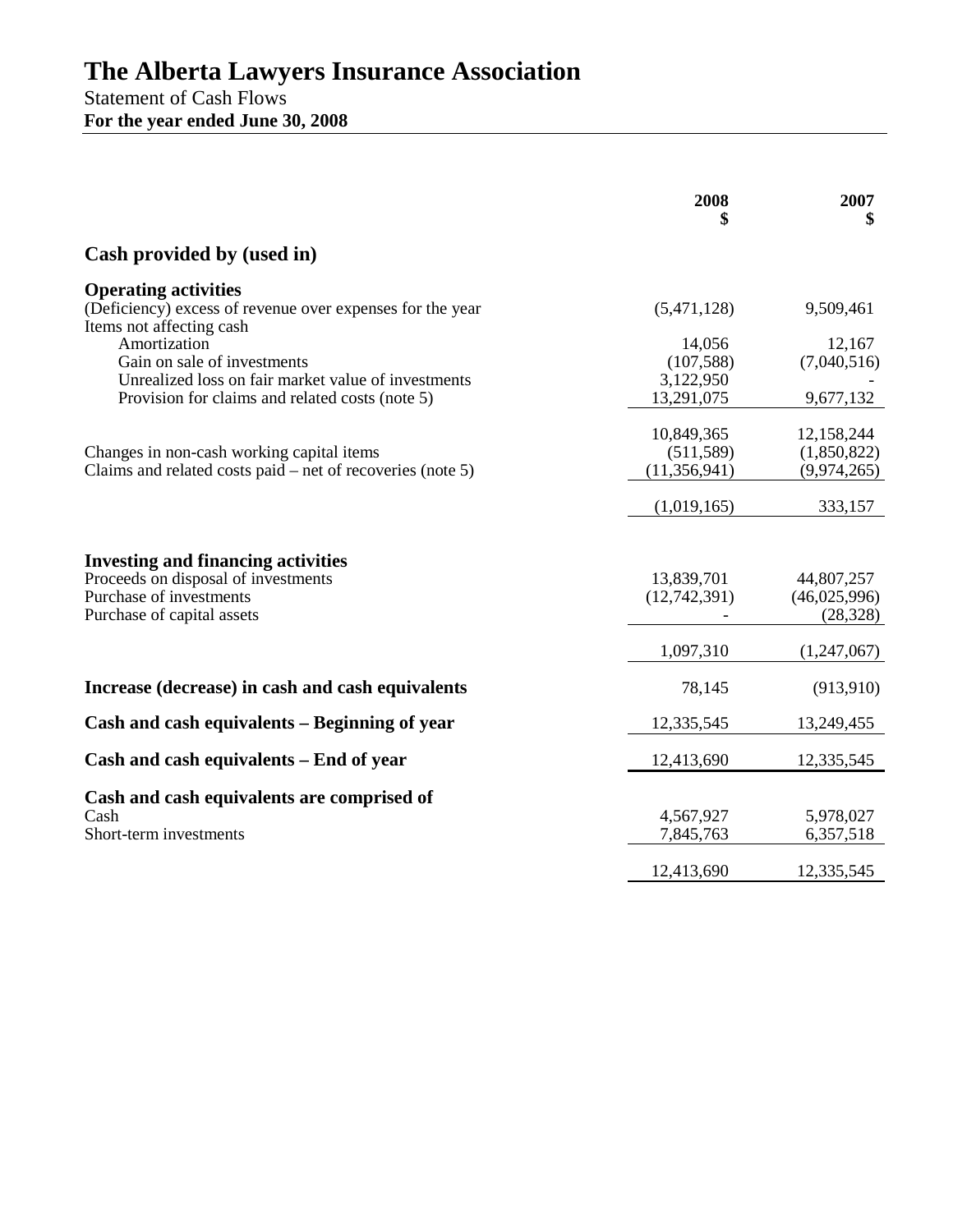## **1 General**

The Alberta Lawyers Insurance Association (the "Association") was incorporated on June 6, 1988 under Part 9 of the Companies Act of Alberta, chapter C-21, RSA 2000. On January 30, 2006, the Association was converted from a company limited by guarantee to a company limited by shares (see note 5). The Association administers a program under which members have mandatory coverage for errors and omissions of \$1,000,000 per occurrence, with an annual aggregate limit of \$2,000,000. The Association has contracted with the Canadian Lawyers Insurance Association ("CLIA") for group coverage subject to a group deductible of \$300,000 for each claim. The Association is subject to premiums and other assessments that may arise from the agreement with CLIA. The Association meets the qualifications of a non-profit organization as defined by the Income Tax Act and as such is exempt from taxes.

## **2 Change in accounting policies**

#### **Effective in 2007**

Effective July 1, 2007, the Association adopted the Canadian Institute of Chartered Accountants (CICA) Handbook Section 3855 *Financial Instruments – Recognition and Measurement.* This section provides guidance on when a financial instrument must be recognized on the balance sheet and how it is to be measured. It also provides guidance on the presentation of gains and losses on financial instruments.

The financial instruments must initially be recognized at fair value on the balance sheet. The Association has classified each financial instrument into the following categories:

- Loans and receivables
- Held-for-trading
- Financial liabilities

Subsequent measurement of the financial instruments is based on their classification. Financial loans and receivables and other financial liabilities are measured at cost or amortized cost. Held-for-trading investments are measured at fair market value with unrealized gains or losses recognized in the statement of operations.

A transitional adjustment at July 1, 2007 of \$20,593,248 was required as a result of the adoption of this standard. Further for the year ended June 30, 2008, \$735,840 of net unrealized losses in the fair value of heldfor-trading investments was recorded in investment income.

The prior years financial statements have not been restated for the adoption of this new accounting policy.

#### **Effective in future years**

a) Financial Instruments – Disclosure and Presentation

The CICA has issued two new accounting standards 3862 *Financial Instruments – Disclosures,* and Section 3863 *Financial Instruments – Presentation.* These sections will replace Section 3861 *Financial Instruments – Disclosure and Presentation,* revising and enhancing disclosure requirements while carrying forward its presentation requirements. These new sections will place increased emphasis on disclosure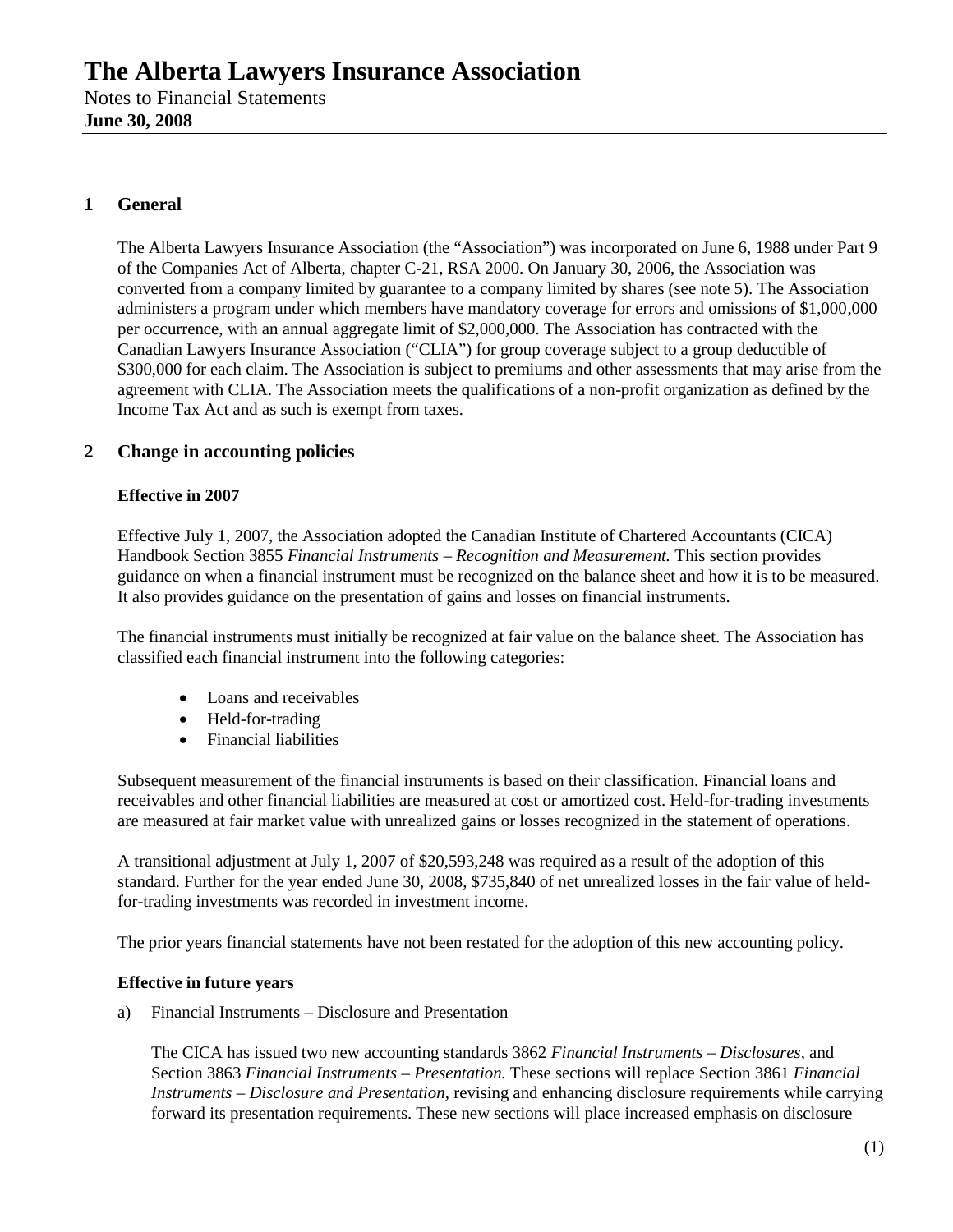about the nature and extent of risks arising from financial instruments and how the entity manages those risks. The mandatory effective date is for fiscal years beginning on October 1, 2008. This new requirement is for disclosure only and will not impact the financial results of the Association.

b) Capital disclosures

This new section establishes standards for disclosing information regarding an entity's capital and how it is managed. The section applies to financial statements related to fiscal years beginning on or after October 1, 2007. This new requirement is for disclosure only and will not impact the financial results of the Association.

c) Section 4400, Financial Statement Presentation by Not-For-Profit Organizations

Recent amendments to Section 4400, Financial Statement Presentation by Not-For-Profit Organizations will modify the requirements with respect to various elements of financial statement presentation. These amendments include preparation of the cash flow statement in accordance with handbook Section 1751.

The new standard applies to the financial statements relating to the fiscal years beginning on or after January 1, 2009, specifically July 1, 2009 for the Association. This standard will impact the Association's disclosures provided but will not affect the Association's results or financial position.

#### **3 Summary of significant accounting policies**

#### **Revenue recognition**

The levy is determined annually in June and amounts are due from members prior to July 1st. Levy revenue is recorded evenly throughout the year. Amounts received or receivable from members that pertain to the period subsequent to the year end are recorded as deferred revenue.

#### **Provision for claims and related costs**

The provision for claims and related costs is based upon the change from year to year in the reinsurance recoverables and reserve for claims and related cost. The reserve value is based on the greater of the Association's estimate of the cost of claims during the current year and the actuarial computed discounted cost of possible claims for the current year.

The Association's actuary is engaged to provide an annual valuation of the reserve for claims and related costs in accordance with the standards of practice adopted by the Canadian Institute of Actuaries. For the purpose of the actuarial valuation, the actuary is making use of certain information contained in the Association's financial records.

#### **Recoveries**

Recoveries for claims and related costs from insurers and other third parties are recorded when they can be reasonably estimated and collectability is reasonably assured. Otherwise, the recovery is recorded when received.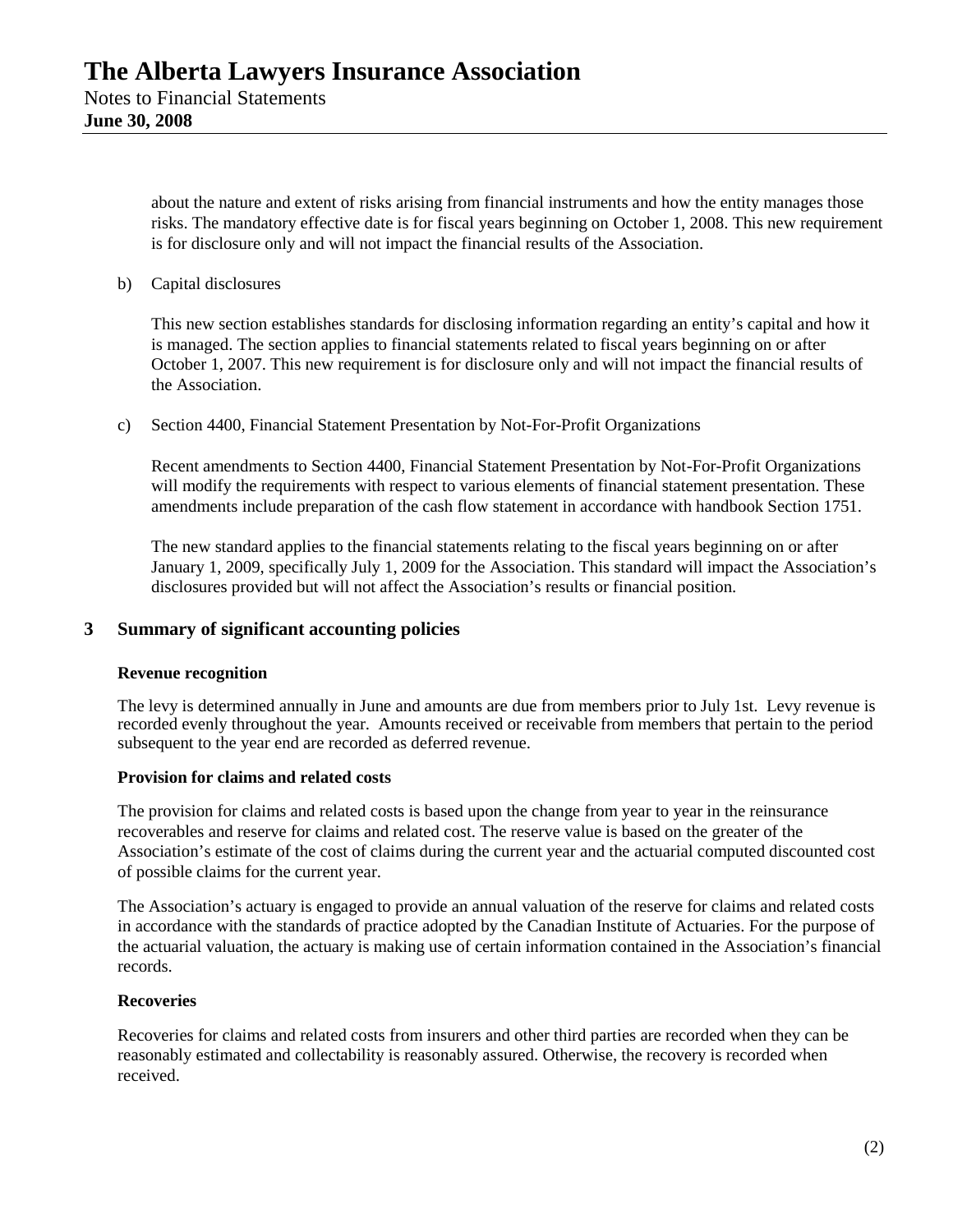#### **Cash and cash equivalents**

Cash and cash equivalents include cash and short-term investments comprised of treasury bills that mature within 90 days and are readily convertible to known amounts of cash and are insignificant risk of change in value.

#### **Investments**

Long-term investments are recorded at fair market value at June 30, 2008 and at the lower of cost and market value at June 30, 2007. Cost was determined on a weighted average basis using the purchase date.

#### **Capital assets**

Capital assets are recorded at cost net of accumulated amortization. Amortization is calculated on a straight-line basis at the following annual rates:

| Furniture and equipment | 20%     |
|-------------------------|---------|
| Computer                | 33 1/3% |

#### **Donated services**

A portion of the Association's work is dependent on the services of volunteers, in particular the significant contribution of the Benchers, the Insurance Committee, and the Claims Committee. These services are not normally purchased by the Association and, due to the difficulty in determining their fair value, donated services are not recognized in these financial statements.

#### **Use of estimates**

Some items in the financial statements are measured using management's best estimates based on assumptions that reflect the most probable set of economic conditions and planned course of action. The most significant of these is an estimate for the reserve for claims and related costs. It is possible, based on existing knowledge, that changes in the future conditions would require a material change in the recognized amounts of certain items.

#### **4 Capital assets**

|                                     | 2008             |                                          |                  |                  |  | 2007 |  |
|-------------------------------------|------------------|------------------------------------------|------------------|------------------|--|------|--|
|                                     | Cost<br>\$       | <b>Accumulated</b><br>amortization<br>\$ | <b>Net</b><br>\$ | <b>Net</b><br>\$ |  |      |  |
| Furniture and equipment<br>Computer | 17,627<br>32,396 | 13,886<br>15,084                         | 3,741<br>17,312  | 7,112<br>27,997  |  |      |  |
|                                     | 50,023           | 28,970                                   | 21,053           | 35,109           |  |      |  |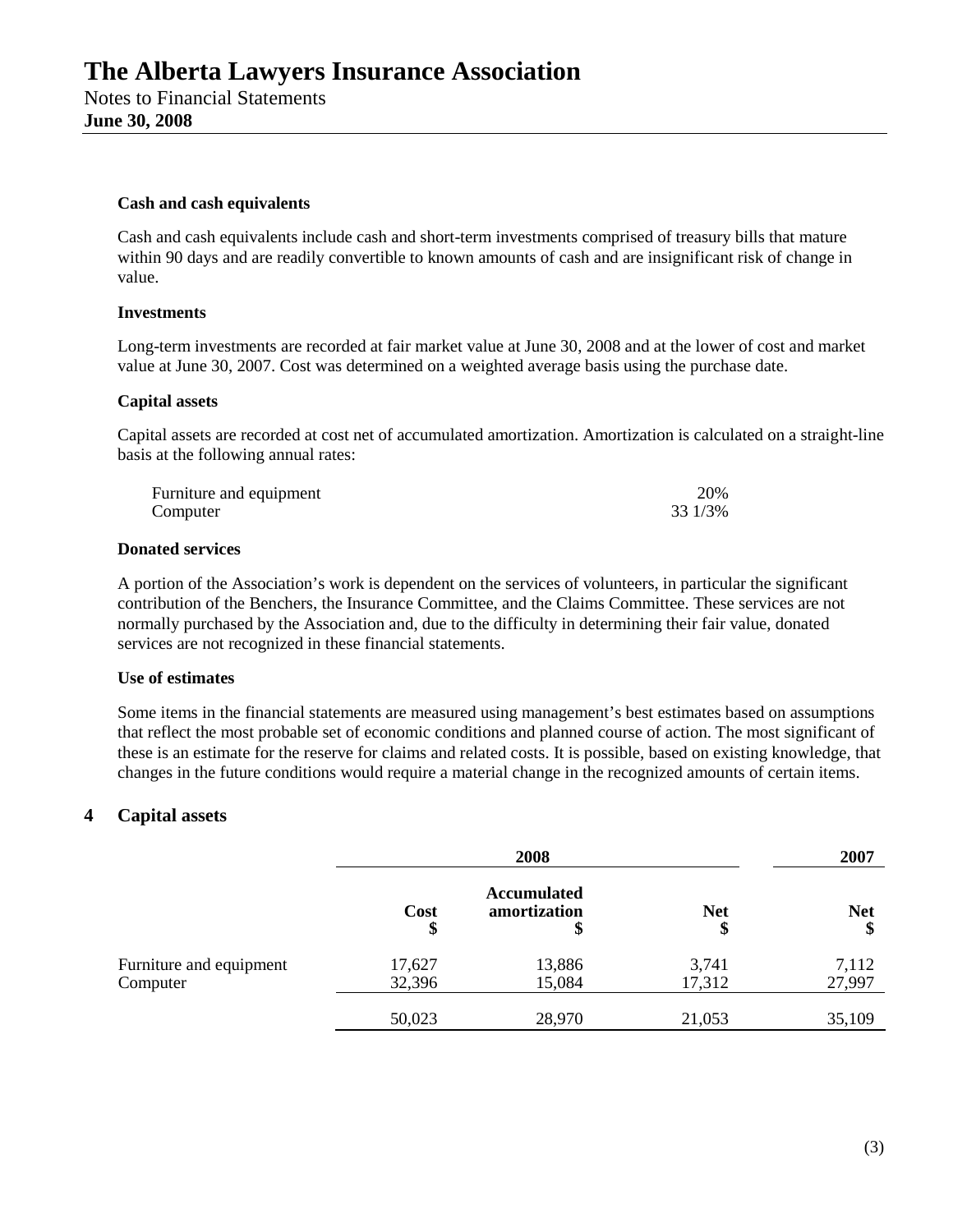#### **5 Reserve for claims and related costs**

The change in the reserve for claims and related costs is summarized as follows:

|                                                                         | 2008                                       | 2007                                    |
|-------------------------------------------------------------------------|--------------------------------------------|-----------------------------------------|
| Reserve for claims and related costs – Beginning of year                | 43,212,867                                 | 43,510,000                              |
| Claims paid and accrued<br>Related costs paid and accrued<br>Recoveries | (13, 248, 234)<br>(4,229,016)<br>6,120,308 | (9,540,418)<br>(3,664,807)<br>3,230,960 |
| Increase due to claims experience                                       | 31,855,925<br>13,291,075                   | 33,535,735<br>9,677,132                 |
| Reserve for claims and related costs - End of year                      | 45,147,000                                 | 43,212,867                              |

A portion of the reserve for claims and related costs is expected to be paid within the next fiscal year. This amount cannot be reasonably determined and therefore has not been included in current liabilities.

The discount rate applied by the actuary at June 30, 2008 is 4.75% (2007 – 5%). The undiscounted reserve balance at June 30, 2008 is \$46,869,000.

## **6 Share capital**

On January 30, 2006, the Association, by application to the Court of Queen's Bench, was converted from a company limited by guarantee to a company limited by shares. As a result of this conversion, share capital of \$20 was issued representing four common shares; three shares issued to The Law Society of Alberta ("LSA") and one common share issued to the person from time to time holding the office of Executive Director of The Law Society of Alberta, as bare trustee for The Law Society of Alberta.

## **7 Related party transactions**

As described in note 6, the Association is a wholly owned subsidiary of LSA. During the year, the Association paid LSA an amount of \$922,926 (2007 – \$835,583) for management fees. The balance due from the LSA at June 30 of \$69,069 (2007 due from LSA – \$26,745) is non-interest bearing and due on demand.

#### **8 Financial instruments**

The Association's financial instruments are cash and cash equivalents, accounts receivable, accrued interest, due from The Law Society of Alberta, investments, accounts payable and accrued liabilities, and reserve for claims and related costs.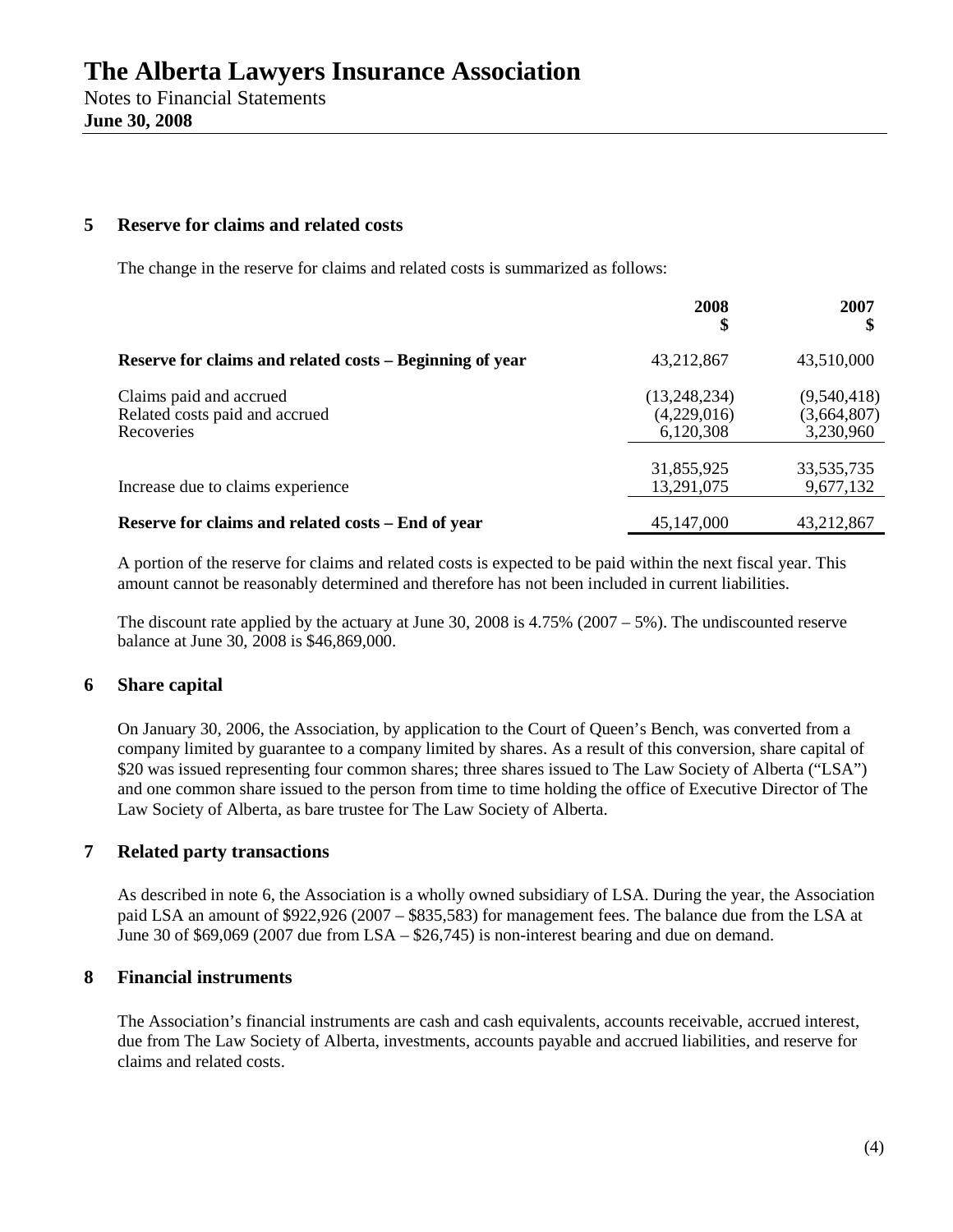The fair market value of all financial instruments, except for investments and reserve for claims and related costs, approximate book value due to their short-term nature. The Association records its investments at fair market value. The fair value of reserve for claims and related costs have not been determined due to difficulty in estimating their value.

#### **Interest rate risk**

Treasury bills have a maturity date within a year from the balance sheet date and bear an interest rate of 2.4%.

Included in investments are fixed income bonds in the amount of \$45,764,375. The maturity dates and interest rate ranges are as follows:

| Maturity dates (from balance sheet date)                                                    | Interest rate<br>Range                              | Cost<br>amount<br>\$                   | <b>Market</b><br>value               |
|---------------------------------------------------------------------------------------------|-----------------------------------------------------|----------------------------------------|--------------------------------------|
| Within two year<br>Greater than two years but less than ten years<br>Greater than ten years | $3.93 - 3.95\%$<br>$3.55 - 6.15%$<br>$5.65 - 6.5\%$ | 2,515,700<br>35, 174, 475<br>8,074,200 | 2,491,070<br>35,505,956<br>8,120,080 |
|                                                                                             |                                                     | 45,764,375                             | 46,117,106                           |

It is the opinion of management that the Association is not subject to significant interest rate risk due to the nature of its investments.

#### **Credit risk**

It is the opinion of management that the Association is not subject to significant credit risk, as the Association does not grant credit to members.

#### **Currency risk**

The Association is exposed to currency risk to the extent that investments are not denominated in Canadian dollars. The Association has not entered into any foreign currency contracts to mitigate this risk.

## **9 Equity in Canadian Lawyers' Insurance Association**

The Association is a subscriber to the Canadian Lawyers Insurance Association (C.L.I.A.), a reciprocal insurance exchange through which the law societies of ten provinces and territories (or their associated liability insurance entities) enter into agreements of mutual indemnification. Separate reserves are maintained by C.L.I.A. with respect to risks assumed and the Association has an interest in surpluses in these reserves. C.L.I.A. prepares annual Subscriber Accounts, as at the end of C.L.I.A.'s fiscal year (December 31), which are approved by the C.L.I.A. Advisory Board. These accounts include a reserve for claims liabilities on a discounted basis. On that basis, the Subscribers Accounts of C.L.I.A. as at December 31, 2007 show the Association's equity to be approximately \$9.4 million (December 31, 2006 – \$5.6 million). The Association's equity is not reflected in these financial statements.